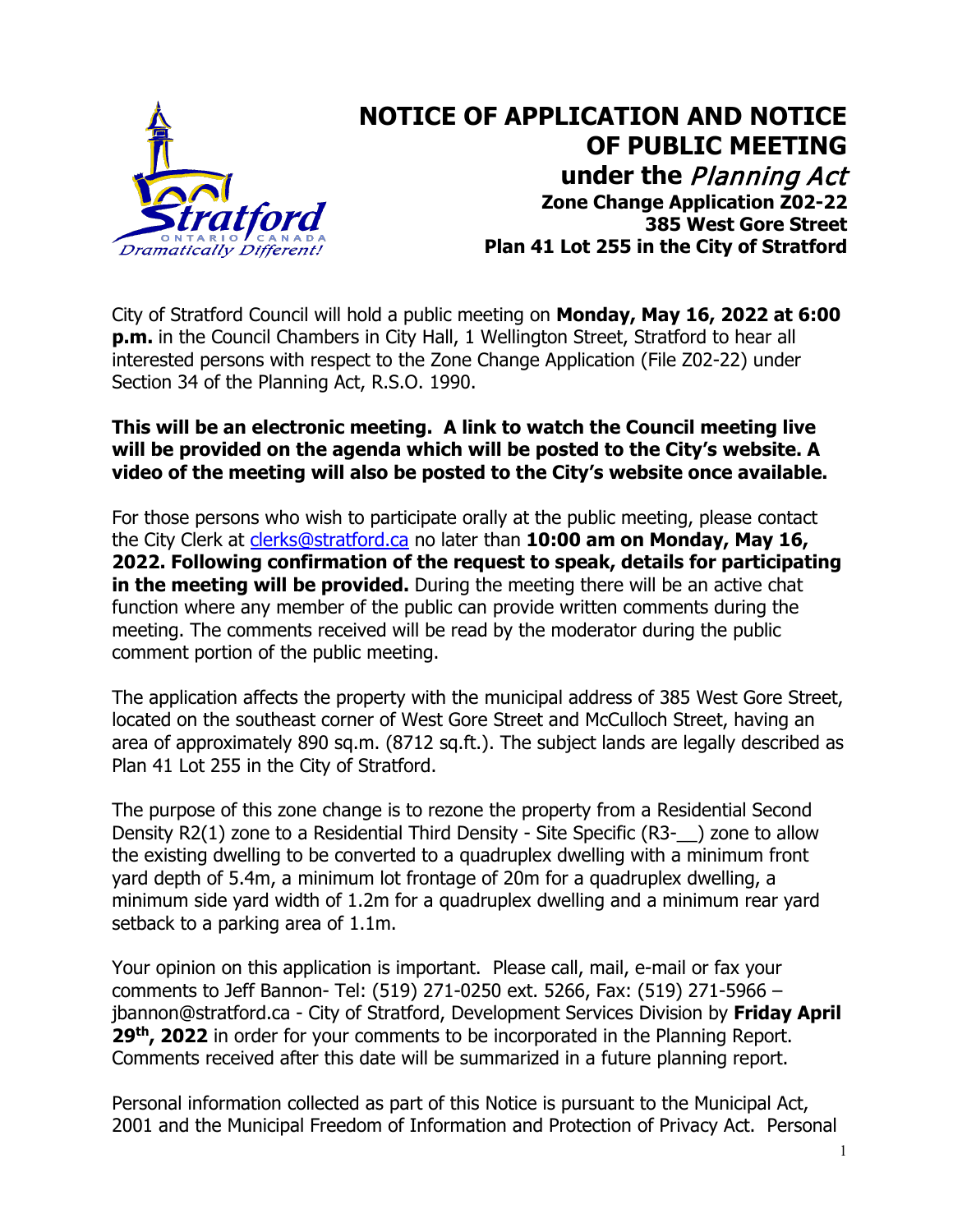information collected as a result of this Notice will be used to assist Council in making a decision on this application. Names, addresses, opinions and comments will be made available for public disclosure. Questions regarding this collection should be forwarded to the City Clerk, 1 Wellington Street, P.O. Box 818, Stratford ON, N5A 6W1 or by emailing: tdafoe@stratford.ca or by telephone at the number below.

If a person or public body would otherwise have an ability to appeal the decision of the City of Stratford to the Ontario Land Tribunal but the person or public body does not make oral submissions at a public meeting or make written submissions to the City of Stratford before the by-law amendment is passed, the person or public body is not entitled to appeal the decision.

If a person or public body does not make oral submissions at a public meeting, or make written submissions to the City of Stratford before the by-law is passed, the person or public body may not be added as a party to the hearing of an appeal before the Ontario Land Tribunal unless, in the opinion of the Tribunal, there are reasonable grounds to do so.

If you wish to be notified of the decision of the City of Stratford in respect of the proposed zoning by-law amendment you must make a written request to the Manager of Planning, Infrastructure and Development Services Department, The Corporation of the City of Stratford, 82 Erie Street, Stratford, ON N5A 2M4.

## **Further information may be obtained by visiting the Development Services Division offices located at 82 Erie Street, Stratford or by calling 519-271-0250 ext. 5345 during business hours.**

Agencies: Please respond by: Friday, April 29, 2022. If you choose to respond via fax, please use 519-271-5966.

If you require this document in an alternate format contact City Hall at 519-271-0250 ext. 5237 or email: [clerks@stratford.ca](mailto:clerks@stratford.ca) 

This Notice of Public Meeting will be included in the 'Town Crier' published in the Beacon Herald newspaper on April 15, 2022. This Town Crier will also be posted to the City of Stratford website: www.stratford.ca.

If you receive this notice and are the owner of any lands that contains seven or more residential units in close proximity to the subject land, please contact the assigned Planner. Regulations in the Planning Act require the owner to post this notice in a location that is visible to all of the residents.

| Dated April 12, 2022 | Alyssa Bridge, Manager of Planning                 |  |
|----------------------|----------------------------------------------------|--|
|                      | The Corporation of the City of Stratford           |  |
|                      | 82 Erie Street, Stratford, ON N5A 2M4              |  |
|                      | Tel: (519) 271-0250 ext. 221   Fax: (519) 271-5966 |  |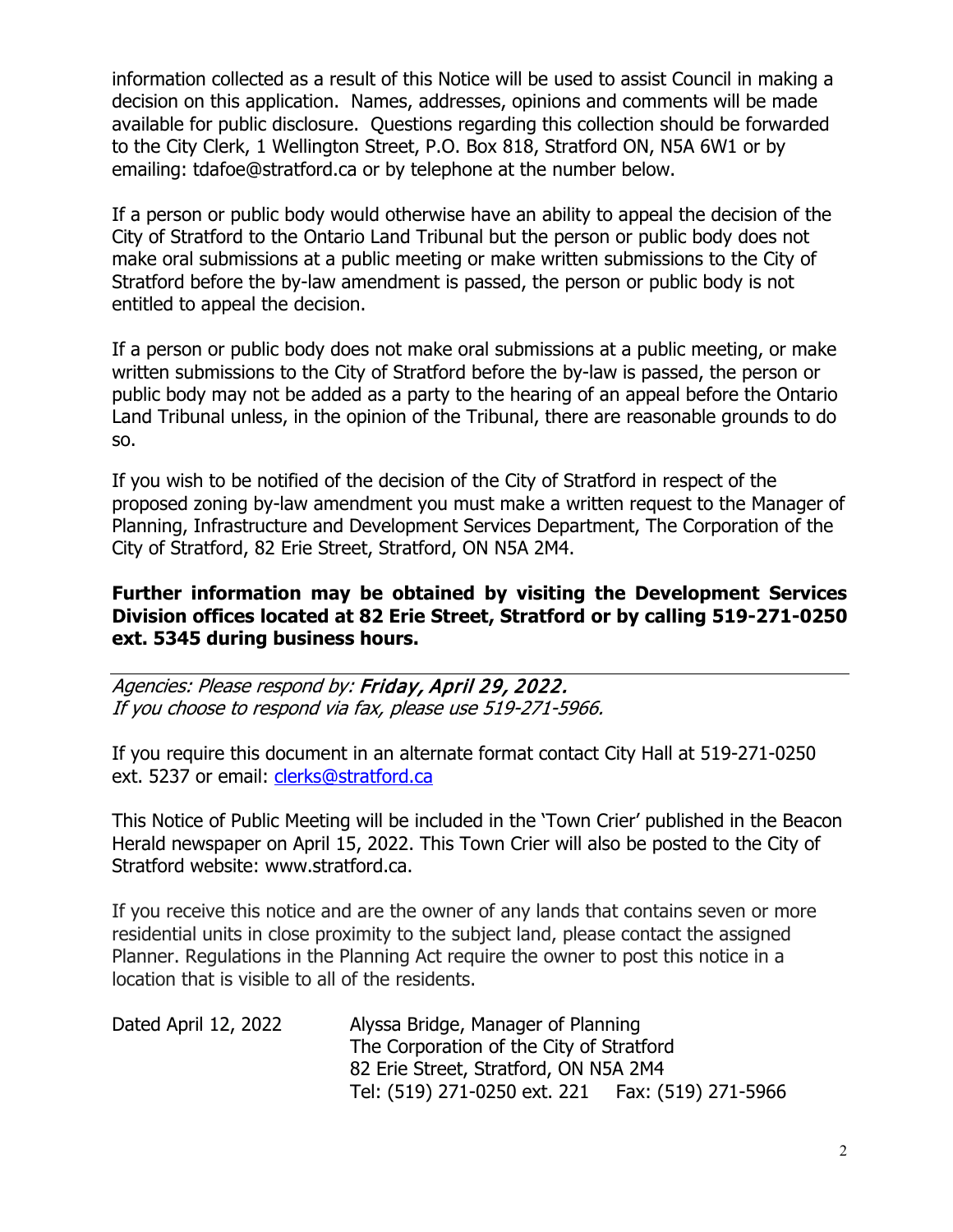Cc: Hayle Housing Inc., Owner Jordan and Shelby Hayle, Applicant Tatiana Dafoe, City Clerk Agencies and Departments Property owners within 120m of the subject lands

Location Map